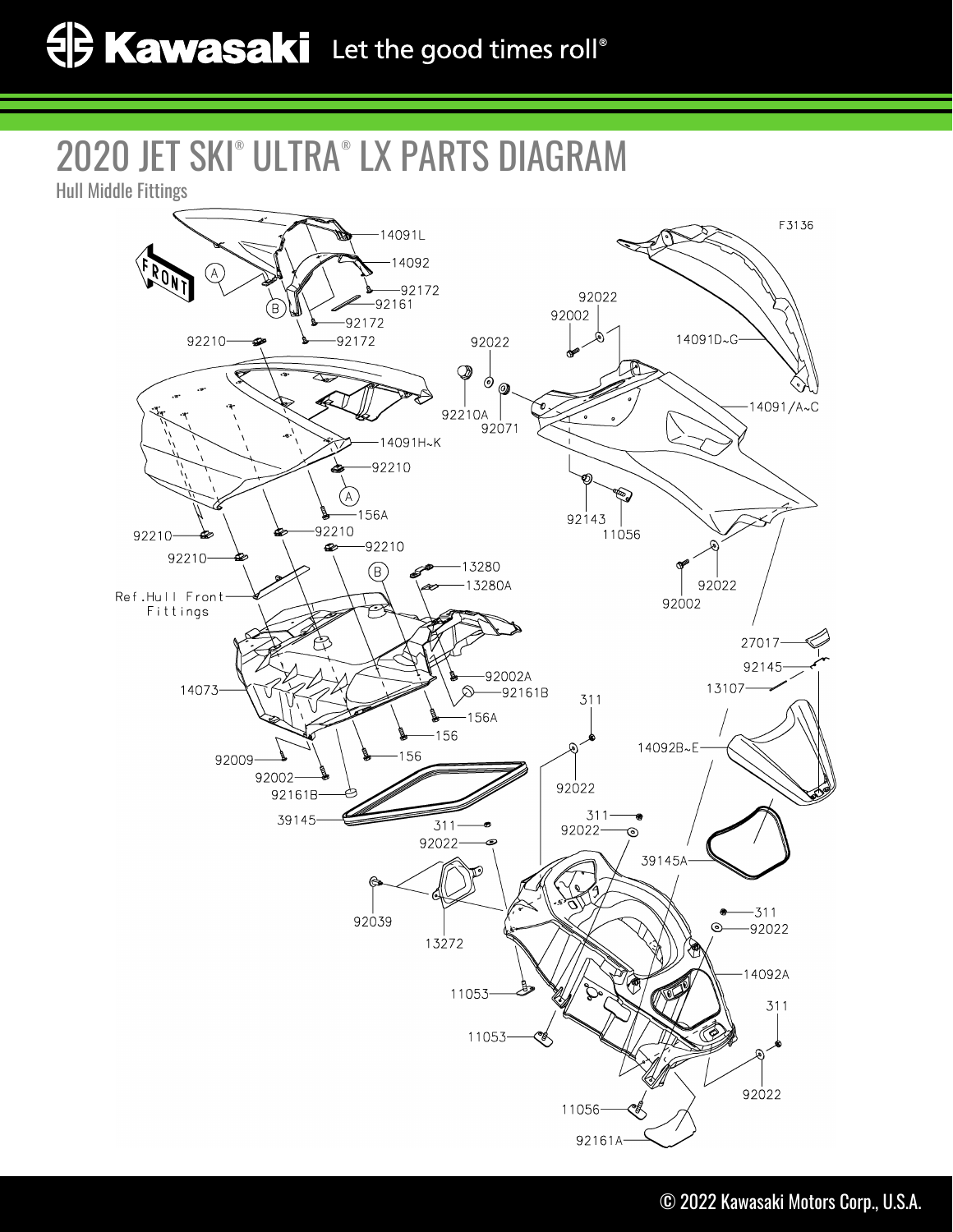## 2020 JET SKI® ULTRA® LX PARTS LIST

Hull Middle Fittings

| <b>ITEM NAME</b>                                 | <b>PART NUMBER</b> | <b>QUANTITY</b> |
|--------------------------------------------------|--------------------|-----------------|
| <b>BRACKET (Ref # 11053)</b>                     | 11053-3776         | 4               |
| <b>BRACKET (Ref # 11056)</b>                     | 11056-3724         | 4               |
| <b>SHAFT (Ref # 13107)</b>                       | 13107-3790         | 1               |
| PLATE, INTAKE COVER (Ref # 13272)                | 13272-1221         | 1               |
| <b>HOLDER, ROD (Ref #13280)</b>                  | 13280-3749         | 1               |
| HOLDER, ROD (Ref # 13280A)                       | 13280-3751         | 1               |
| DUCT, HATCH, INNER (Ref # 14073)                 | 14073-3837         | 1               |
| COVER, SIDE, LH, P.C. YELLOW (Ref # 14091B)      | 14091-3780-823     | 1               |
| COVER, SIDE, RH, P.C. YELLOW (Ref # 14091F)      | 14091-3781-823     | 1               |
| COVER, FR HATCH, P.C. YELLOW (Ref # 14091J)      | 14091-3824-823     | 1               |
| COVER, METER, FR (Ref # 14091L)                  | 14091-3825         | 1               |
| COVER, METER, RR, EBONY (Ref #14092)             | 14092-0776-H8      | 1               |
| COVER, CENTER, F.BLACK (Ref # 14092A)            | 14092-0980-6Z      | 1               |
| COVER, CENTER STORAGE, P.C. YELLO (Ref # 14092D) | 14092-3701-823     | 1               |
| LOCK, CENTER STORAGE (Ref # 27017)               | 27017-3726         | 1               |
| TRIM-SEAL (Ref # 39145)                          | 39145-3793         | 1               |
| TRIM-SEAL, L=720 (Ref # 39145A)                  | 39145-3802         | 1               |
| BOLT, 6X20 (Ref # 92002)                         | 92002-3755         | 6               |
| BOLT, 6X12 (Ref # 92002A)                        | 92002-3763         | $\overline{2}$  |
| SCREW, TAPPING, 4X16 (Ref # 92009)               | 92009-3849         | $\overline{2}$  |
| WASHER, 6.5X20X1.5 (Ref # 92022)                 | 92022-3710         | 16              |
| RIVET (Ref # 92039)                              | 92039-3788         | $\overline{2}$  |
| <b>GROMMET (Ref # 92071)</b>                     | 92071-3716         | $\overline{2}$  |
| <b>COLLAR (Ref # 92143)</b>                      | 92143-3750         | $\overline{2}$  |
| <b>SPRING (Ref # 92145)</b>                      | 92145-3729         | 1               |
| DAMPER, 16X100X3.18 (Ref # 92161)                | 92161-0968         | 1               |
| DAMPER, CENTER STORAGE (Ref # 92161A)            | 92161-3773         | 1               |
| DAMPER (Ref # 92161B)                            | 92161-3790         | 4               |
| BOLT-WP,6X18 (Ref # 156)                         | 156R0618           | 4               |